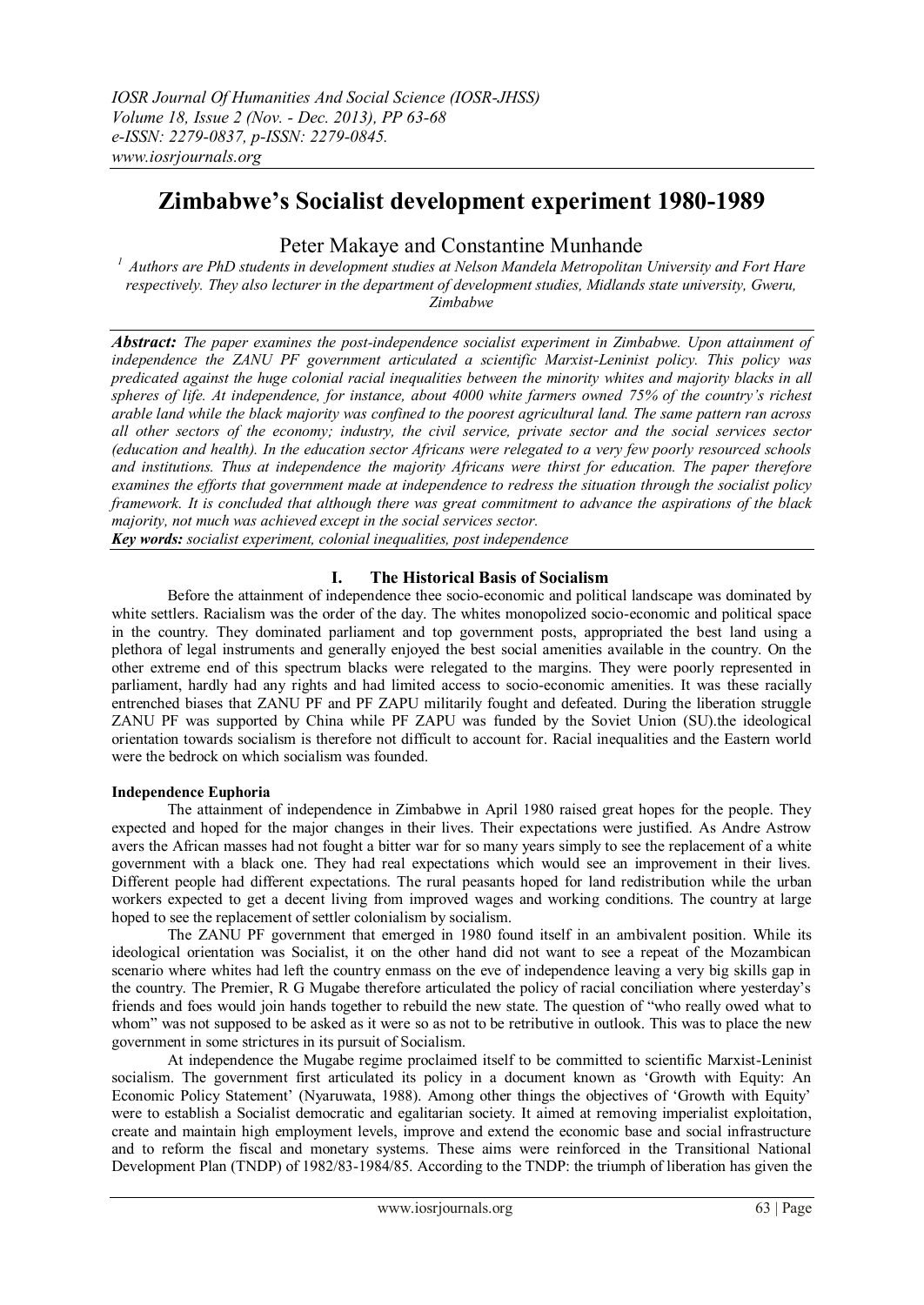people and government of Zimbabwe an opportunity to create a new order ,to rid the Zimbabwean society of vestiges of exploitation ,unemployment ,poverty, disease, ignorance and social insecurity, with its institutions and infrastructure has in the past served a minority ,it would be simplistic and indeed naïve to suggest that it should ,therefore be destroyed in order to make a fresh state-----.(Sylvester,1985).

Clear contradictions can be discerned from the above proclamation. The state would extend the fruits of Rhodesia to the suffering majority without eliminating capitalist property relations.

#### **Caught Between a Rock and a Hard Surface**

While the post independence government wanted to extend the fruits of independence to the generality of the population, it had to contend with the hurdles imposed by the Lancaster House conference of 1979. The Lancaster House conference had prescribed that if Zimbabwe "were to retain its economic links, including economic aid, with the capitalist world, its (Lancaster House Conference) policy would have to remain acceptable" (Stoneman, 1988). The Lancaster House constitution stated that:

"No matter how land or mining concessions had originally been obtained, they could only change hands now on a willing seller willing buyer basis."

Quite simply this meant that the minority whites and foreign investors would continue owning about half or more of the economy–most of the productive land, nearly all mines and nearly all the manufacturing industries and other businesses.

Parallels with the Zimbabwean scenario can be discerned from elsewhere. During the independence negotiations in London in the early 1960s, the Kenyan African National Union (KANU) government accepted the principle of "fair and just compensation" despite the fact that such a principle ran counter to the needs of the people. The principle of "willing seller willing buyer" was also accepted by the Kenyatta government. In a bid to allay the fears of the investors and stop the attendant capital flight Jomo Kenyatta talked of "hakuna cha bure" (nothing for nothing) and that "the government of an independent Kenya would not be a gangster government". A gangster government was presumably one that would repossess land and redistribute it to landless majority in order to create an egalitarian society. Racial tolerance was good, white racism could not be replaced by black racism but to the extent that the policy left the skewed property relations intact, and then it was to sow the seeds for future revolutions.

By the end of the first decade of Zimbabwe"s independence the historical wrong of unequal land distribution had not been adequately addressed. Yet, as early as 1979 during the liberation struggle ZANU PF had stated "each peasant will be allotted enough land to meet his requirements for food. The Marxism "land to the tillers" will be fully implemented." more bluntly RG Mugabe had declared that:

I am calling for the abolition of the present land system in Rhodesia, the redistribution of land is inevitable. From the point of view of distribution, there must be a complete overhaul of the present system.

But due to the terms of the Lancaster House conference especially the 'willing seller willing buyer' clause the Mugabe government was not able to fulfill its promises.

It was estimated that the carrying capacity of the rural areas was 275 000 households but already by 1977 there were 675 000 families living there (Macharry, 1994). To further illustrate the lack of equity in land ownership, in Mashonaland for example, on the eve of independence, each cow of a commercial farmer was allocated 3-5 hectares of land, which was equal to double what the average peasant household had, without considering quality differences (Weiner, 1988). In 1980, the government had promised to resettle 162 000 landless families by 1985. However, according to Robin Palmer, by June 1989 only a total of 52 000 families had been resettled (i.e. 32% of the national target) and by the end of the same year a total of 2 713 725 ha of land had been bought for resettlement (i.e. 16% of the area owned by the white commercial farmers) (Palmer 1990). On the whole, by the time the Socialist experiment was officially abandoned in the early 1990s the land question had not been solved and squatting therefore continued especially in Mashonaland. A combination of factors explains this. While the buyer often lacked the cash the seller was also not always willing to sell his/her land.

Despite the problem of over crowdedness, agricultural productivity in the communal areas increased, although regionally. This was the result of enhanced extension services, the use of inorganic fertilizers, research and peasants" access to marketing boards. Thus, the emphasis had been placed on improvement rather than re-distribution of the land. In the meanwhile by 1990 (and even beyond) white commercial farmers still held large underutilized tracts of land. Even by 1994 the Minister of Agriculture and Water Development K Kangai stated that Natural Region 1, 11 800 ha 339 300 ha in Region 2 and 416 800 ha in Region 3 owned by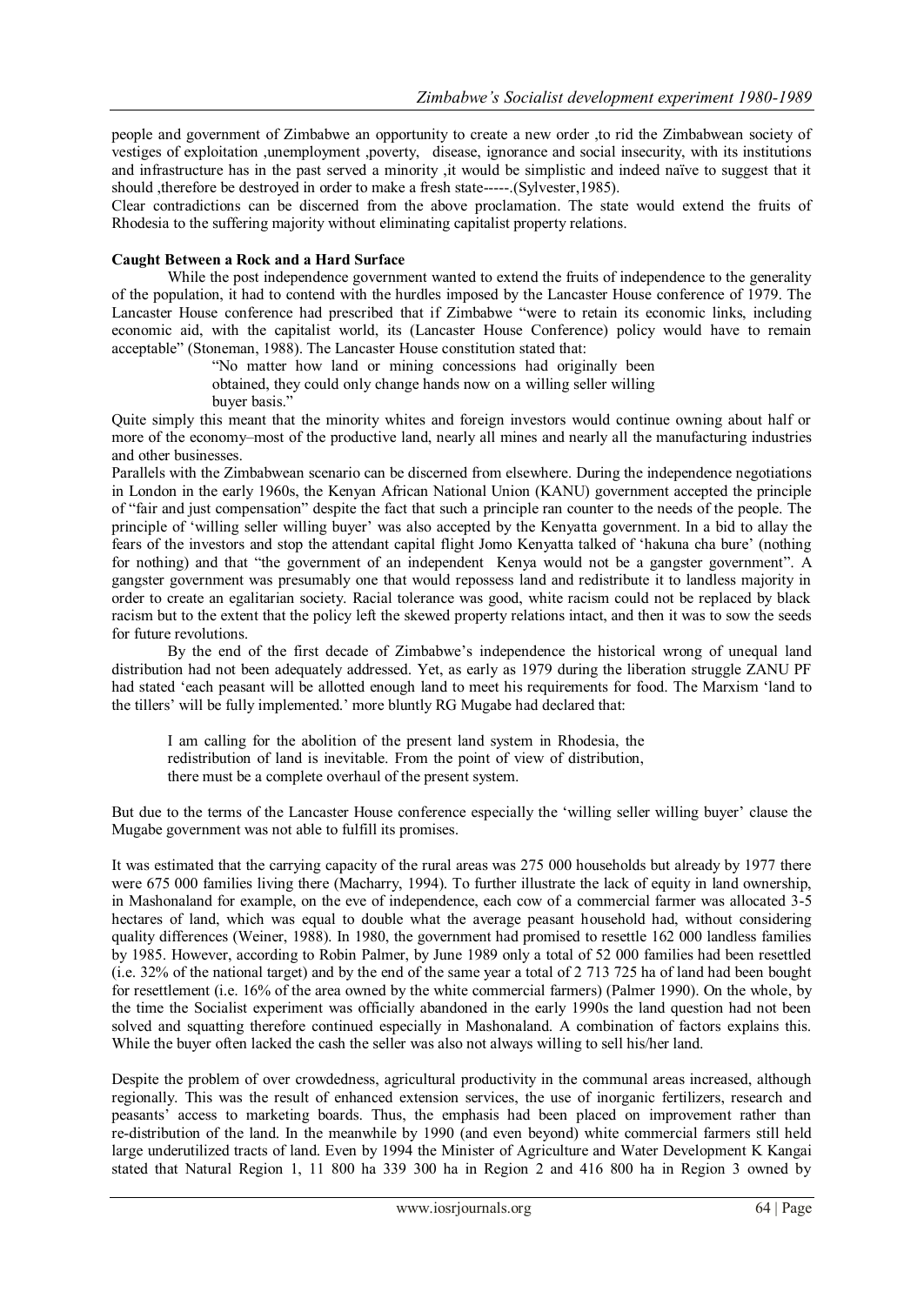commercial farmers were underutilized (i.e. about 25% of the large-scale commercial farmland in the country) (Macharry, 1994). From a moral and economic point of view this was unfair given the fact that overcrowded peasants had been settled in Region 4, which according to Macharry could better be left for wildlife. The above land distribution pattern was such that if the whites had wanted to run game parks they should have been given the marginal agro-ecological areas of Region 4 while the peasants should have been given the better endowed areas.

For subsistence purposes the government depended on communal farmers but for export revenue it depended on exports from the large scale commercial farmers. This made commercial farming indispensable to the government. The Mugabe government clearly stated that "large-scale farmers are welcome" while articulating a desire to return lost land to the peasantry. In the run-up to the general elections of 1990, to win the support of both the peasantry and the commercial farmers, Mugabe, in 1989 advocated a revolutionary land reform programme. At the same time he assured the Commercial Farmers Union (CFU) that "land acquisition should not be vindictive, nor should it be a wanton land grabbing exercise" (Palmer, 1990). This led one commercial farmer to conclude that "Mugabe's was the best government for farmers that this country has (ever) (my emphasis) seen." The stance of the government was clearly contradictory. Revolutionary distribution of land could not go hand-in-glove with the upholding of the land rights of the commercial farmers. One notes that by agreeing to the terms of the Lancaster House Conference the political leaders of Zimbabwe accommodated imperialism.

#### **Developments in the Industrial Sector**

In the industrial sector inequalities were also evident by the end of the first decade of Uhuru. Settlers and international capital were a lot more confident at the end of the 1980s. They now believed that the government was a toothless bulldog as it had merely talked about socialism but left the economy in their hands. But for the African entrepreneurs the 1980s were certainly a lost decade as the state did very little to assist them. Workers were not a lot better either.

In 1980 there were huge wage disparities between whites and blacks, and between blacks in the private sector and those in the public sector. The government in pursuit of its socialist policies tried to use the labour market to try and redress wage differences and other issues in the economy such as poverty. The labour market was used to re-distribute income. This was done through the Minimum and Maximum Wages Act of 1980 but these differed from sector to sector. This Act was meant to try and narrow the wage differentials between the highest and lowest paid workers. The policy can also be called the Compression policy. Wages at the bottom increased more rapidly while those at the top increased sluggishly. However, huge salary differences continued especially between public and private sector employees. Among others, this was because the government lacked the machinery to effect the policy in the private sector. It could easily control salaries in the public sector because it was the employer.

The burden of taxation flew in the face of workers' expectations for a rise in their salaries and standards of living. In a move that clearly undermined workers' disposable income the government in 1983 imposed a 92% tax on wages equal to or above Z\$100.00. In addition, sales tax on general goods rose from 2 to 18% and sales tax on higher rated goods went up to 23 % ( Slyvester, 1986). However, in 1984, the government lightened the burden on the poor by cutting sales tax on consumer goods and general commodities by 3%. Company taxes were slightly increased and it was argued that:

The minister hopes that this gentle treatment of the companies will encourage private investment in general and attract private foreign investment in particular.

It is therefore clear that government was prepared to sacrifice workers at the altar of attracting investment into the country.

Apart from heavy taxation, workers" conditions did not improve as evidenced by the several waves of strikes. Between March 1980 and June 1981, there were a total of 177 recorded strikes. Llyod Sachikonye described these strikes as 'wild cat' strikes. Yet, in spite of these pointers to the need to improve conditions, the Labour Minister, Kangai remarked that, "If anything Zimbabweans must work harder and longer hours than before."(Herald 2 April, 1980). Maurice Nyagumbo concurred that, "we never promised instant pay increases. We said that the only way to get results was by working hard."(Astrow 1983). Later on Kangai, responding to the Swift Transport Service strike, boldly stated: "I will crack my whip if they do not go back to work. They must go back now." Thus the use of coercive measures reminiscent of the colonial times was not uncommon in Mugabes' regime in the first decade of independence (and even beyond).

Another move that was undertaken to reduce exploitation of workers was the promulgation of the Employment Act of 1980. Prior to independence African workers were exposed to oppressive and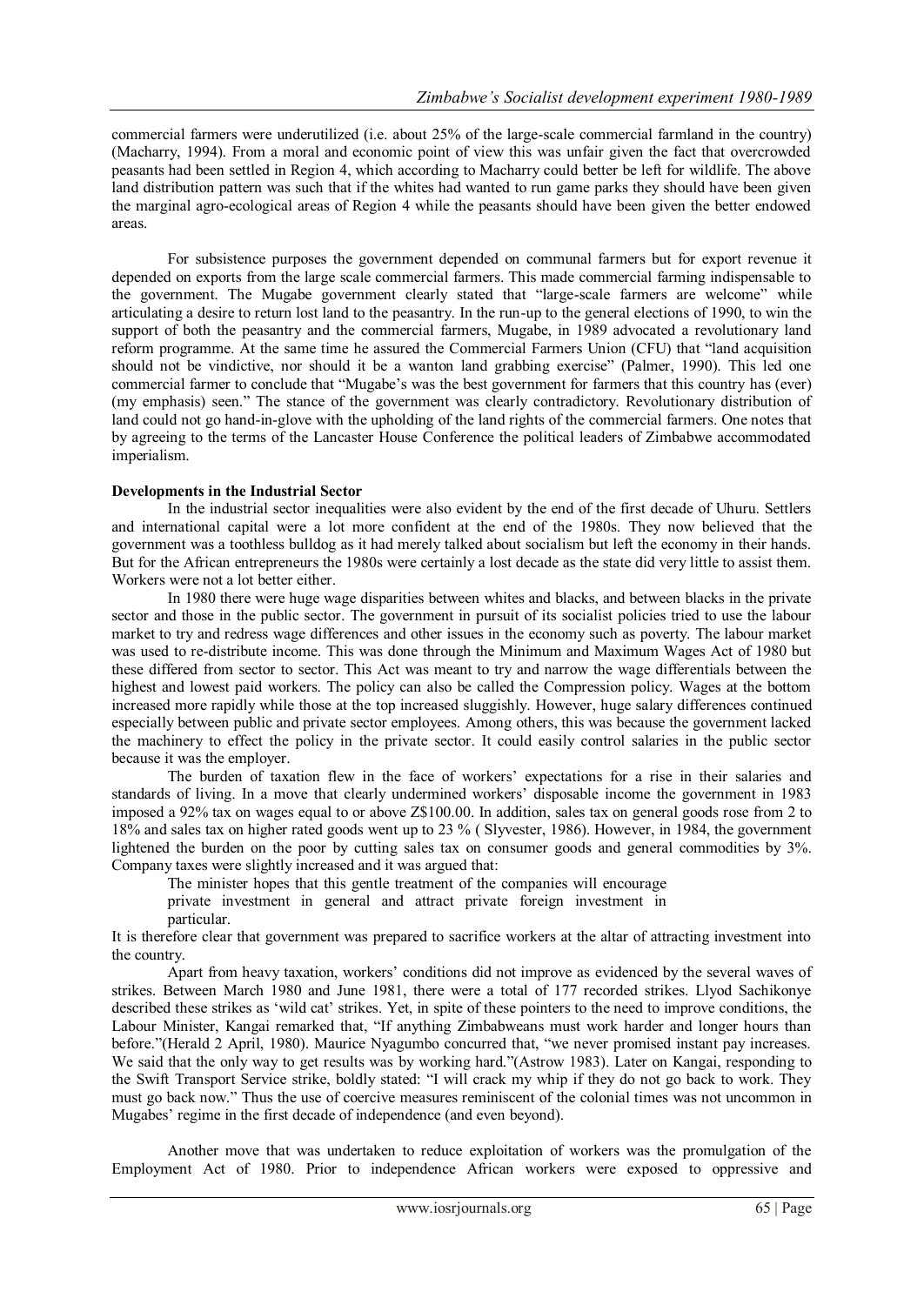discriminatory labour practices and laws and this new Act was meant to redress some of these imbalances. According to the Employment Act ministerial approval had to be sought before firing workers and seeking it was quite cumbersome. The approval also took so long to come and this process was often costly to employers. In letter and spirit this Act was meant to protect workers" employment. However, the regulation had a negative impact on employment because employers became hesitant and reluctant to hire workers for fear of remaining stuck with them. The result of this was casualisation of labour since casual workers could be hired and fired anytime, even without ministerial approval.

From 1980 up to 1988 there was some sort of marriage between government and trade unions. The government was responsible to the setting up of the national labour centre-the Zimbabwe Congress of Trade unions (ZCTU). At its inception some of the leaders were Albert Makwarimba and Albert Mugabe, a relative of the Prime Minister. This was meant to have some advantages to government. Unions could not disrupt economic activity and they could not confront government. For some years this honeymoon lasted. The Labour Relations Act (LRA) of 1985 was a culmination of this marriage. This Act granted workers a number of shop floor rights such as the right to collective bargaining at the workplace. During this government-labour marriage the Prime Minister could announce salary increments sector by sector, while the ZCTU could just rubber stamp what government said. Divorce came about in 1988 when a new radical leadership that included Morgan Tsvangirai and Jeffrey Mutandare came to the helm of the ZCTU. These began to confront government accusing it of corruption and being patronizing.

The Legal Age of majority Act (LAMA) was promulgated to raise the status of women, including the right to employment. This Act granted anyone 18 years of age and above the right to vote, enter into contracts on their own and the right to sue and be sued without the consent of their fathers or legal guardians. Before it women were often taken as minors who could not enter into contracts or sue or be sued without the knowledge of their fathers, husbands or legal guardians. Women hailed this piece of legislation since it went quite some way in empowering them. Once in employment they could now receive the same salaries and wages as their male counterparts, yet in prior years they received less even with equal training and experience.

From the point of view of black industrialists and business people in general, the 1980s can aptly be described as a lost decade. This was because government did not put in place particular packages to assist the growth and development of this class. Very little was done to support them. In fact government discouraged the growth of this class because it was seen as an enemy of the elite.

#### **Developments in the Social Services Sector**

It was in the provision of social services that perhaps the government recorded the highest achievements during its flirtation with the Marxist-Socialist ideology. Phenomenal achievements were made in the education and health sectors although the education was criticized as being too academic. The provision of these social services was also said to have driven government deep into the abyss of debt.

One area to which the post-independence government directed its effort was health. Prior to independence the racist dual development policy had made sure that the best health facilities such as Harare Central and George Flemming (Parirenyatwa) hospitals were for whites. In order to improve the quality of life for the majority of the population a number of local, district and provincial health institutions were constructed. A 1992 World Bank study cited by AS Mlambo noted that more than 500 health centres had either been built or upgraded since 1980. The percentage of children that had been fully immunized had nearly tripled from 25% in 1980 to 67% in 1988 (Mlambo, 1995). Life expectancy was reported to have increased from 55 to 59 years, while infant mortality rate declined from 82 to 72 per 1000 live births in the same period. These impressive statistics are due to huge capital outlays devoted to the sector. By 1990 most of the country"s rural population was now within a 10km radius of a health centre. Zimbabwe was therefore internationally acclaimed as a shining example of a developing country committed to the progress of its people.

Apart from health, phenomenal strides were also made in education. The government was cognizant of the racist policies that had obtained in education during colonialism. Education was therefore used as a tool to decolonize the population as well as to prepare the country for national development. The ZANU PF 1980 election manifesto clearly outlined its objectives as far as education was concerned:

A non-racial generation had to be created and free and compulsory education, primary and secondary, had to be put in place. Education was supposed to be important in transforming the society. R Zvobgo (1987) hailed the government for noting that education was at the centre of national development. It had to produce the skilled personnel necessary for manning important posts in the country.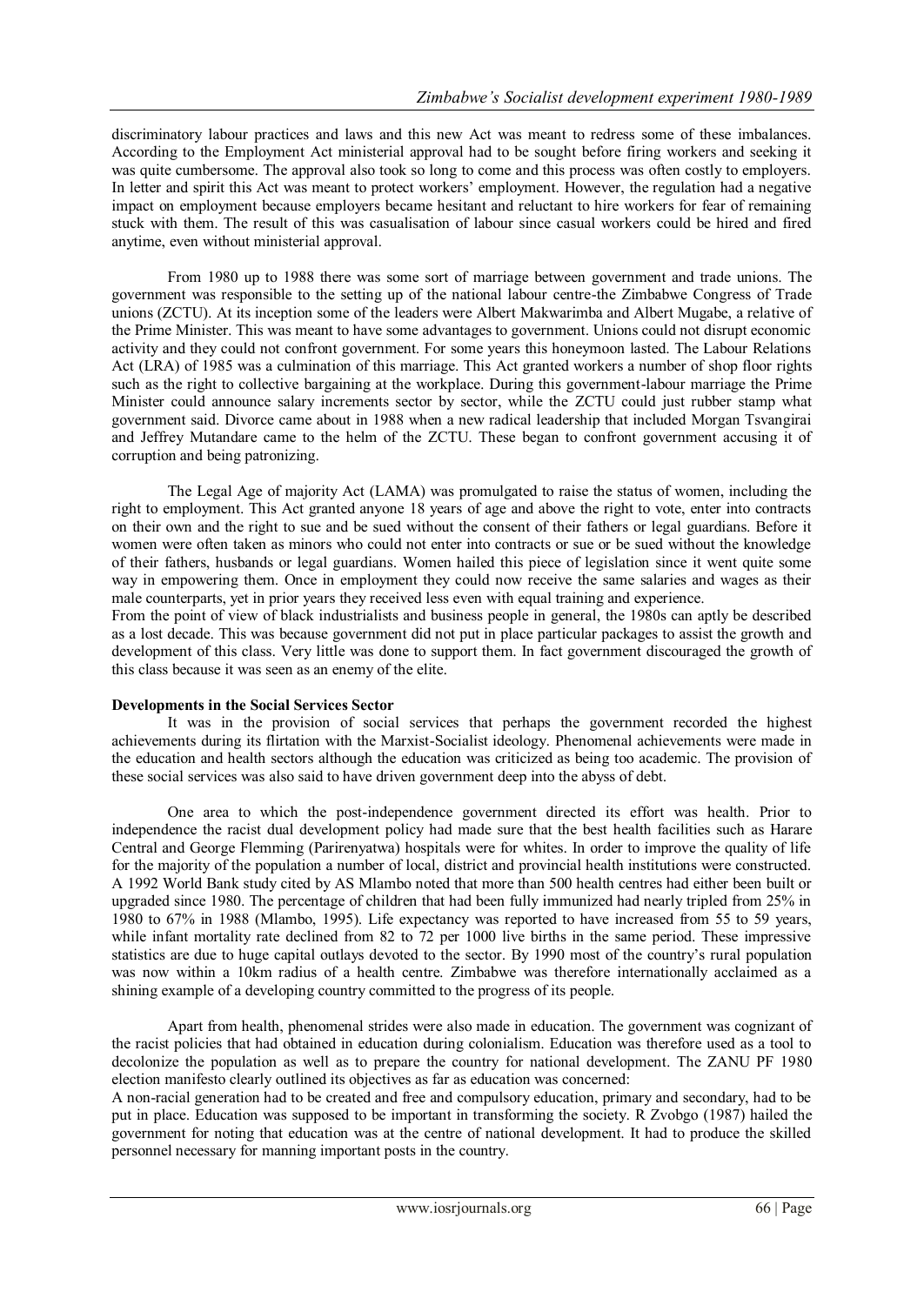The governments" decision to democratize education resulted in quantitative increases in enrolments. Less than a year after primary education had become free, enrolment increased phenomenally by 232%. Between 1980 and 1982 secondary schools enrolment rose by 33% while the demand for teachers saw teacher education enrolment skyrocketing by 254%. Similarly university enrolment figures ballooned. However, the number of educational centers did not increase correspondingly although efforts were made in that direction.

What needs to be emphasized is the fact that government realized that education was the *sine qua non* upon which a social and economic revolution could be based. To quote R Zvobgo (1987), "the task of transforming an essentially capitalist economic system would not be achieved except through a socialist education and through socialism itself."(Zvobgo, 1987). Education reform was therefore a pre-requisite to the dismantling of capitalism. This fact was succinctly observed by the Prime Minister RG Mugabe, who said:

Capitalism cannot annihilate capitalism ------it is the antithesis to capitalism that can

effectively overhaul capitalism and institute people-oriented reforms. That antithesis

is socialism. (ibid p334)

Developments in the health and education sectors were unparalleled in post-independence African history. Zimbabwe was hailed internationally as advancing the cause of human development. However, these developments were not without their own problems. This represented social expenditure and not investment in productive sectors. The result was indebtedness and this was to throw grit into the socialist experiment as the country turned to the IMF/World Bank for rescue packages.

#### **The Collapse of the Socialist Experiment**

The collapse of the socialist experiment was inevitable given the ambivalent position in which government found itself. While trying to please its multitude of workers and the general populace it also sought to retain the confidence and support of capital, local and international. In fact, capital realized that what the ZANU PF leadership had advocated for was a mere take-over of political power and nothing beyond that. The leadership had become partners in the economy though junior partners to capital.

The Socialist ideology in post-colonial Zimbabwe was more of rhetoric than a policy pursued to its ultimate conclusion. While articulating a socialist policy, capital was in the meanwhile having a free rein in the economy. Even within the first few months of independence, the World Bank and International Monetary Fund came to the country to push on loans and advise on policy. The loans were across a spectrum of sectors of development. While the loans were directed everywhere, it was perhaps in the area of land re-distribution that they were most noticeable. They were conspicuous in the manner they upheld the status quo. Not much was availed to buy farms for resettlement. Both the multilateral institutions and the farm-owners were not so keen to pursue the re-distribution agenda. The land owner was thus an unwilling seller.

The phenomenal provision of social services like health and education were not without great cost to the country. Since these were not productive services, the overall result was increased balance of payments. To deal with this increased budget deficit in the economy, the government turned to the Bretton Woods institutions. In 1990 the ZANU PF government adopted the IMF/WB sponsored Economic Structural Adjustment Programme (ESAP). According to Patrick Bond the government was unequivocal in its articulation of policy. It said:

The overall model chosen to integrate the economy into the international markets--------should aim at avoiding the appropriation of rents by suppliers of non-tradables and workers. That is they should maintain the real wage low, so that excess profits accrue to capital -----.in carrying out all these activities, a close alliance between government and private agents must be developed (Bond and Manyanya, 2002, p23).

This sounded the death knell to the Socialist experiment in Zimbabwe.

The Zimbabwean Socialist experiment was bound to fail because government was trying to achieve socialism without socialists. The political leadership was busy looting during the night while preaching socialism by the day. confirmation to the self-aggrandizement of the political leaders is the much publicized Willowgate scandal in which Ministers bought cars cheaply from the state parastatal Mazda Motor Industries and resold them at inflated prices. In the end one of the implicated minister committed suicide. The ZANU PF leadership code stipulated that no government minister should hold land in excess of 50 ha of land. Despite the leadership code the leadership was busy amassing land for itself.

That a socialist experiment had taken a detour by the end of the 1980s cannot be disputed. Even some of the ZANU PF Members of Parliament (MPs) expressed dissent at how the leadership dispensed with the leadership code. A vocal MP of the ruling ZANU PF party confirmed the demise of the Socialist experiment in 1989:

The socialist agenda has been adjourned indefinitely. You do not talk about socialism in a party that is led by people who own large tracts of land and employ a